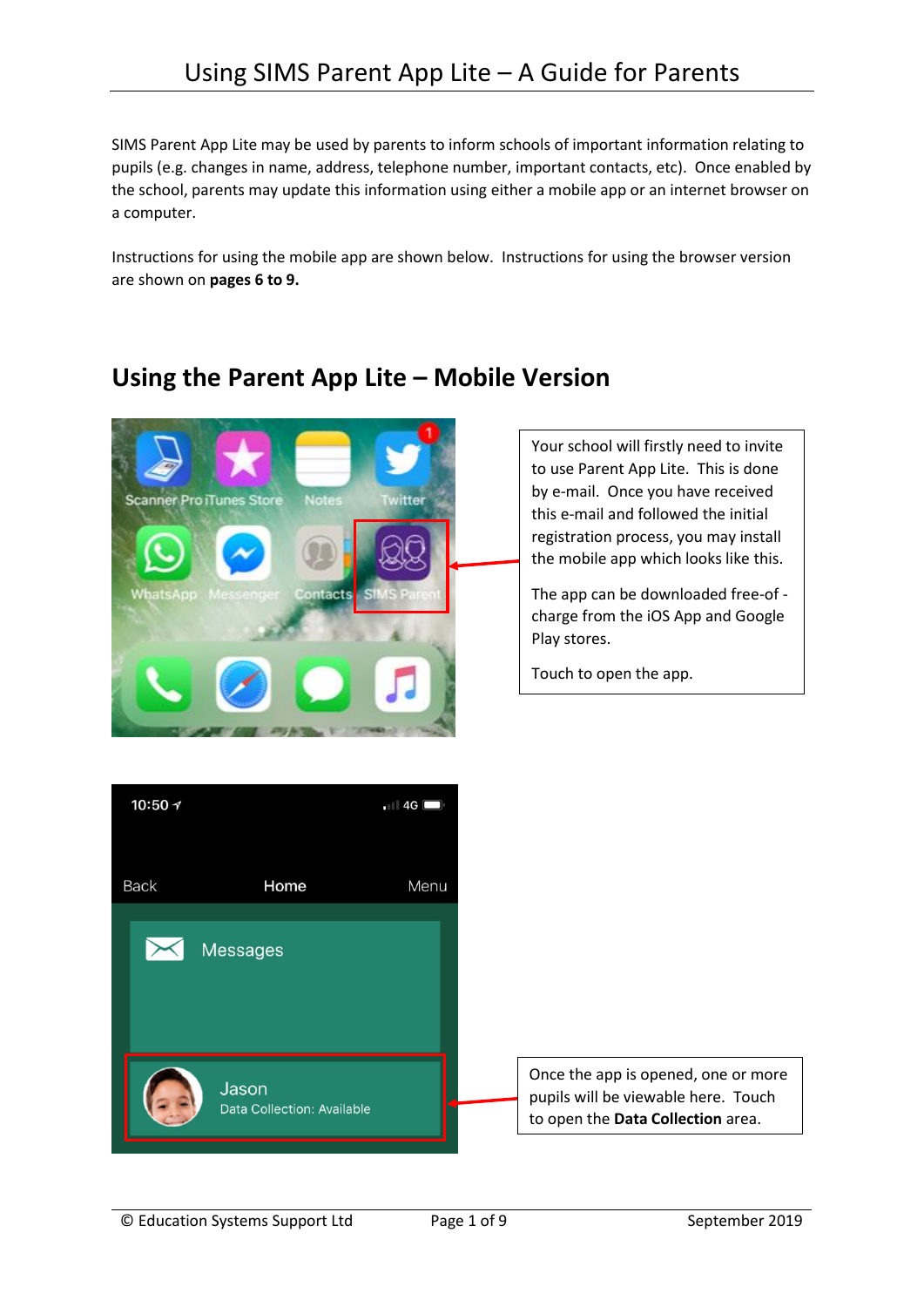

Jason

lo cha

No change Travel

No changes

Pete Walton

Eddy Johnstone

✔ Confirm No Changes

No changes

Contacts

**Parental Consent** 

Dietary Needs

Nationality & Passports

Each area of the pupil record may be opened/amended here. The detail available here may vary from school to school

If the whole of the record is OK the **Confirm No Changes** button may be touched.

The **Revert** button will remove any changes that you have made.

Scrolling down will reveal the contacts for the child.

Your school may just ask you to review/edit your own details. Alternatively, you may be asked to review/edit all contacts and add new ones, where appropriate.

© Education Systems Support Ltd Page 2 of [9](#page-8-0) September 2019

>

 $\mathcal{P}$ 

⋋

ゝ

 $\mathcal{P}$ 

>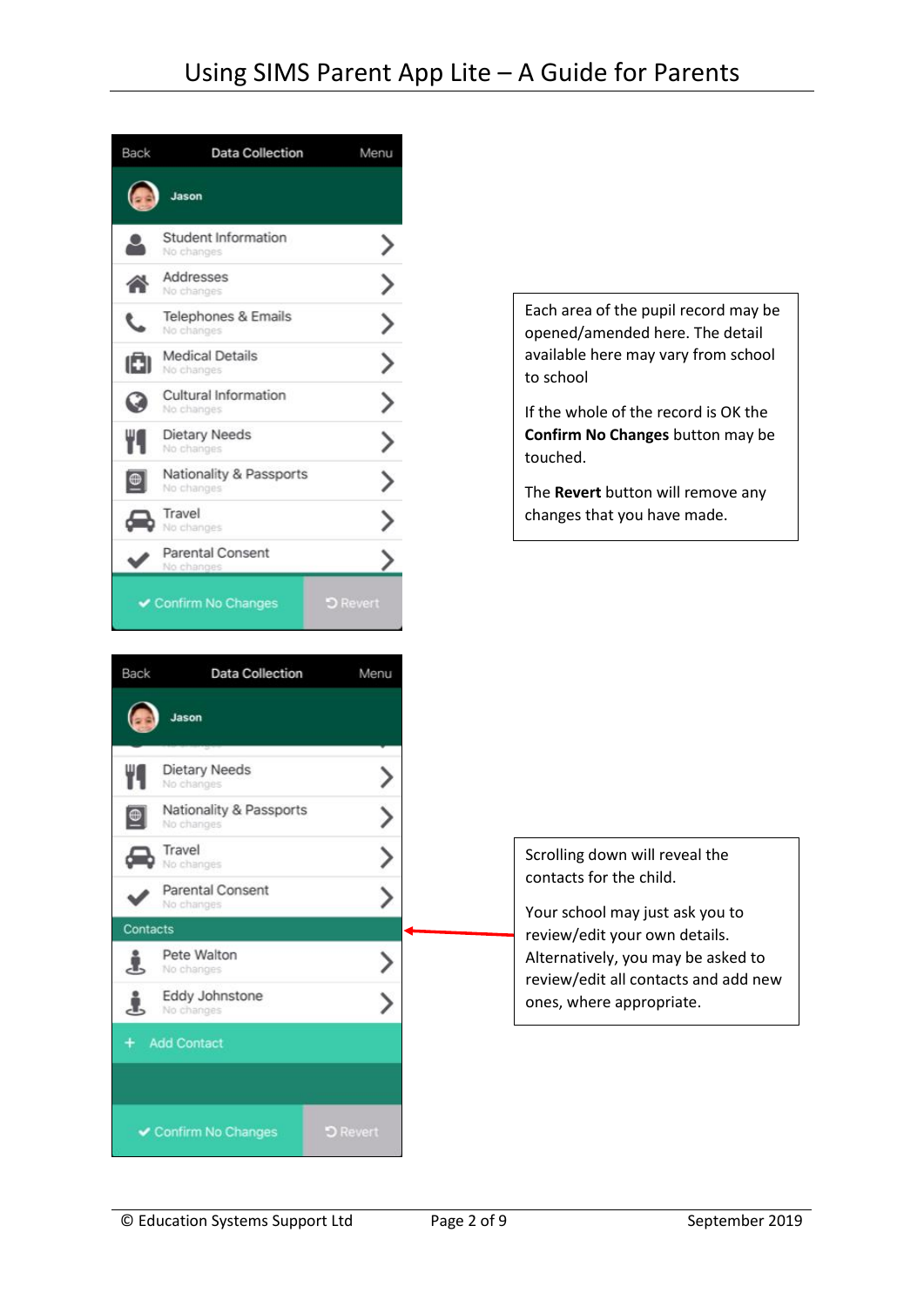| <b>Back</b>               | <b>Student Information</b> | Menu                  |
|---------------------------|----------------------------|-----------------------|
| Legal Name                |                            |                       |
| Jason Aaron               |                            |                       |
| <b>Preferred Forename</b> |                            |                       |
| Jason                     |                            |                       |
| <b>Preferred Surname</b>  |                            |                       |
| Aaron-Elvis               |                            |                       |
| Date of Birth             |                            |                       |
| 07 March 2006             |                            | $\boldsymbol{\times}$ |
| Gender                    |                            |                       |
| Male                      |                            |                       |
|                           |                            |                       |
|                           |                            |                       |
|                           |                            |                       |
|                           |                            |                       |
|                           | Male                       |                       |
|                           | Female                     |                       |
|                           |                            |                       |
|                           |                            |                       |
|                           |                            |                       |
| <b>Back</b>               | <b>Student Information</b> | Menu                  |
| Legal Name                |                            |                       |
| Jason Aaron               |                            |                       |
| <b>Preferred Forename</b> |                            |                       |
| Jason                     |                            |                       |
| Preferred Surname         |                            |                       |
| Aaron                     |                            |                       |
| Date of Birth             |                            |                       |
| 07 March 2006             |                            | ×                     |
| Gender                    |                            |                       |
| Male                      |                            |                       |
|                           |                            |                       |
|                           |                            |                       |
|                           |                            |                       |
|                           |                            |                       |
|                           |                            |                       |
|                           |                            |                       |
|                           |                            |                       |
|                           |                            |                       |
|                           | Save                       |                       |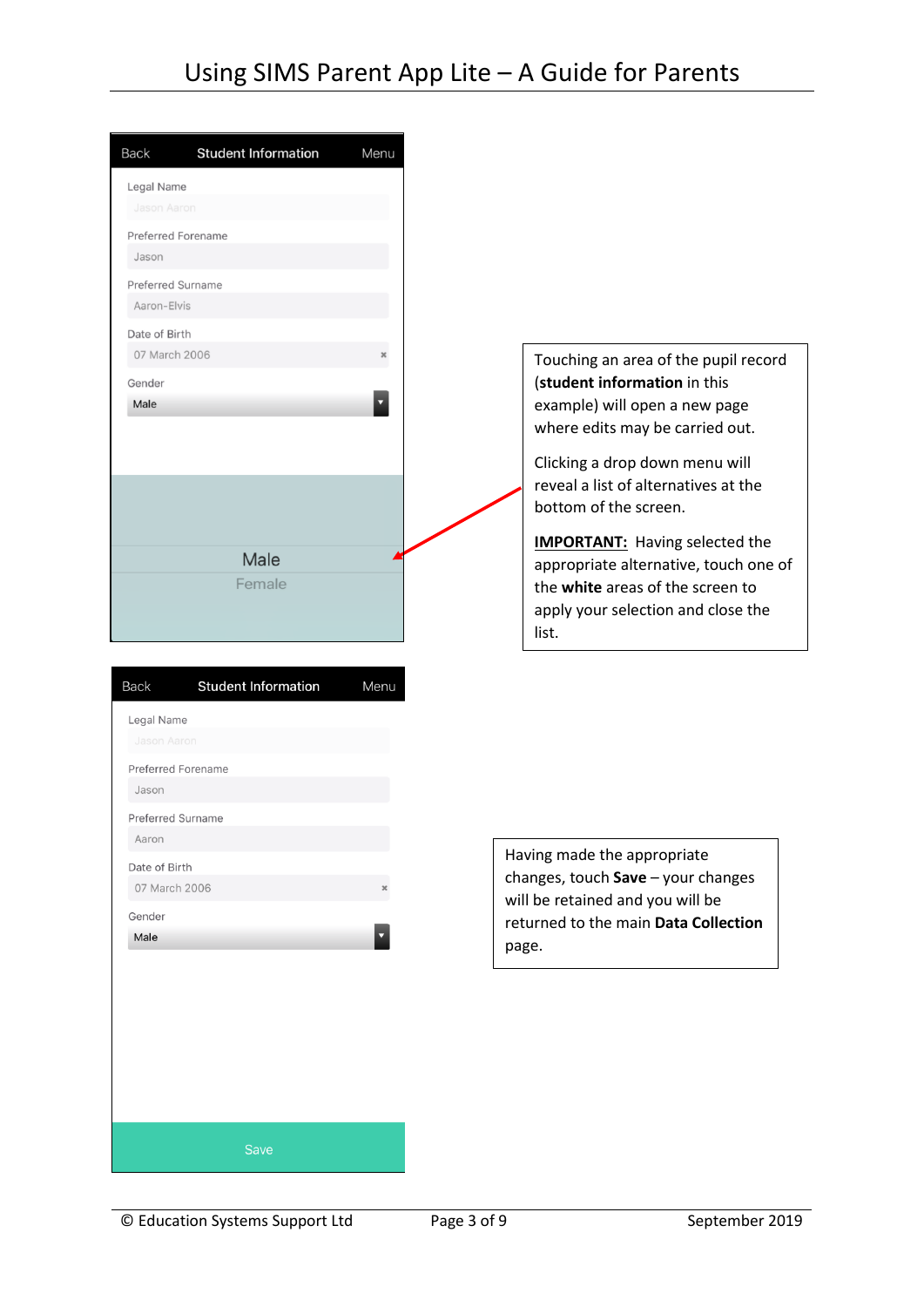



Any areas of the pupil record that have been edited will display the message **Pending changes.**

Touch the **Finish Changes** button at the bottom once you are happy that everything is OK.

When you touch the **Finish Changes** button (from previous page) this screen will be displayed.

Touch the **Submit Changes** to send these edits to the school – you will be returned to the **Home** screen shown below.

Note the **Review Pending** message. This will be displayed until the changes have been approved by the school.

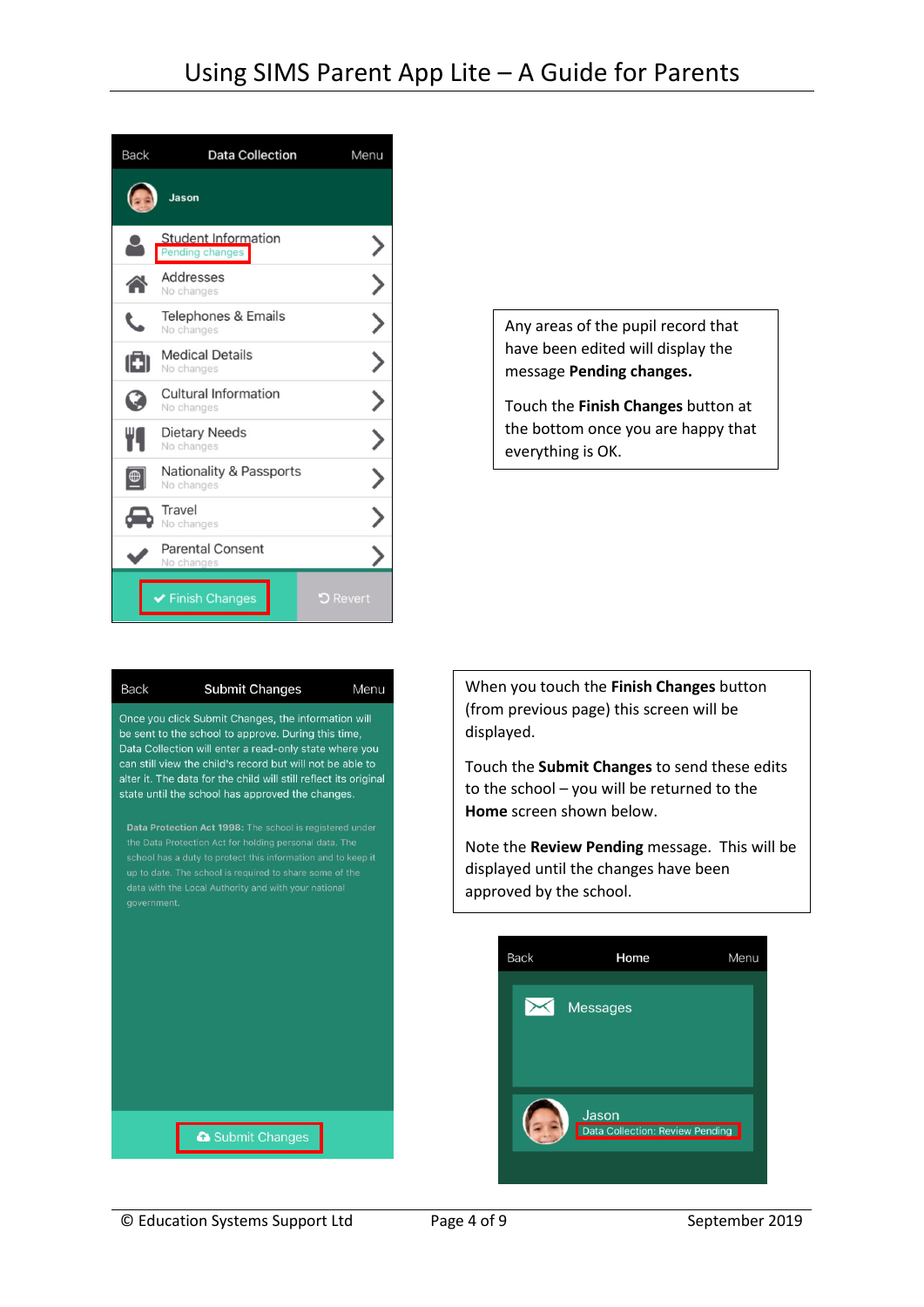| <b>Back</b> | <b>Data Collection</b>                                                                                                                                   | Menu |
|-------------|----------------------------------------------------------------------------------------------------------------------------------------------------------|------|
|             | Jason                                                                                                                                                    |      |
|             | Data Collection is pending review and is in Read-Only<br>mode. Any changes you may have made will not be<br>reflected here until approved at the school. |      |
|             | Student Information<br>Read-Only                                                                                                                         |      |
| ◚           | Addresses<br>Read-Only                                                                                                                                   |      |
|             | Telephones & Emails<br>Read-Only                                                                                                                         |      |
| ıōı         | <b>Medical Details</b><br>Read-Only                                                                                                                      |      |
| G           | Cultural Information<br>Read-Only                                                                                                                        |      |
| Ψq          | Dietary Needs<br>Read-Only                                                                                                                               |      |
|             | Nationality & Passports<br>Read-Only                                                                                                                     |      |
|             | Travel                                                                                                                                                   |      |
|             | Confirm No Changes                                                                                                                                       |      |

Whilst the record is in **Review Pending** mode no further amendments may be made.

The record may be viewed but the app will not allow data to be edited.

Once the school has actioned the changes the status of the data collection record will change to **Available** (see below) and further changes may be made to the pupil record, if necessary.

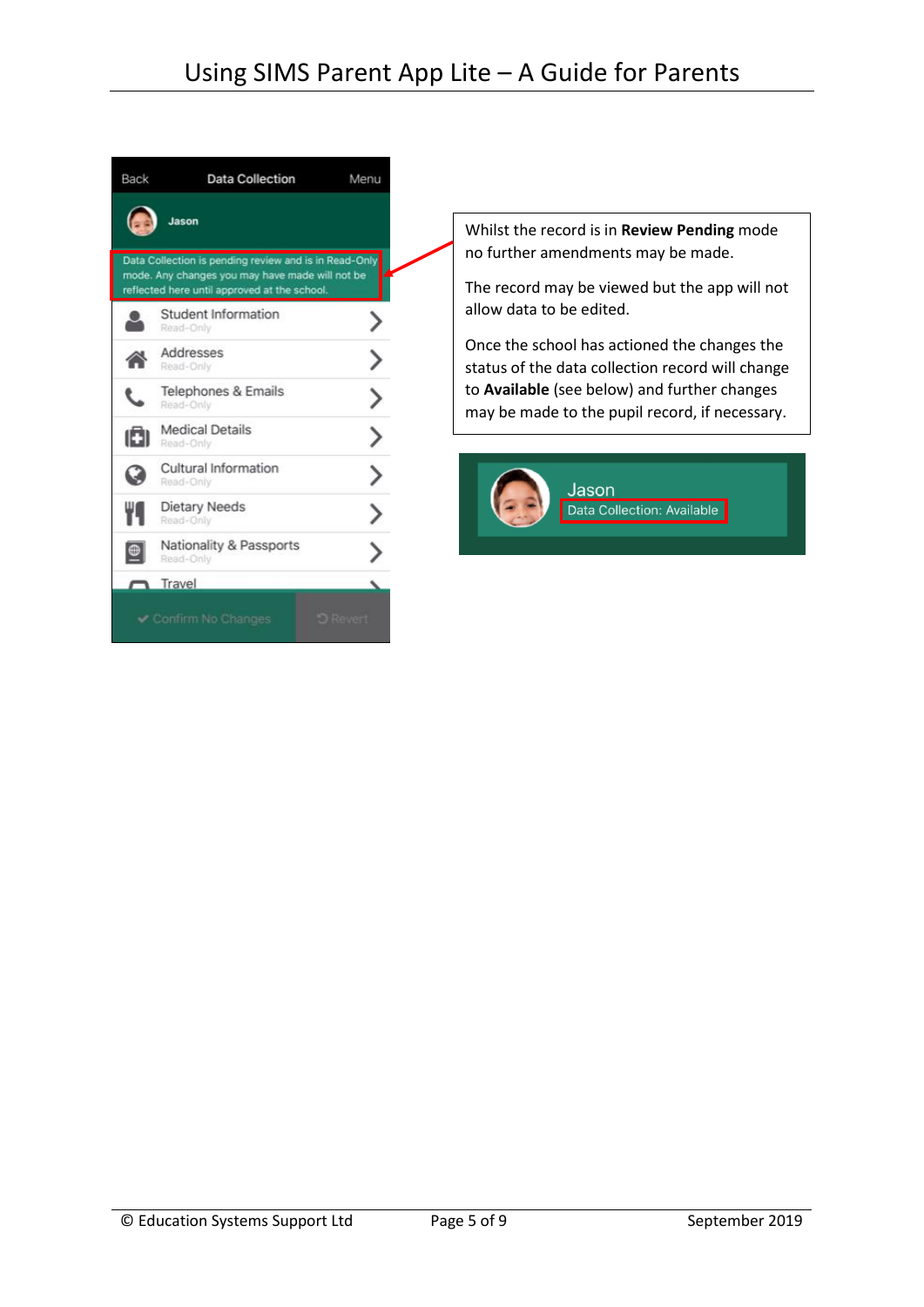## **Using the Parent App Lite – Internet Browser Version**

<span id="page-5-0"></span>On your computer, open a web browser and navigate to [https://www.sims-parent.co.uk](https://www.sims-parent.co.uk/) then login using the appropriate credentials.

The screen below will be displayed once you have logged in.

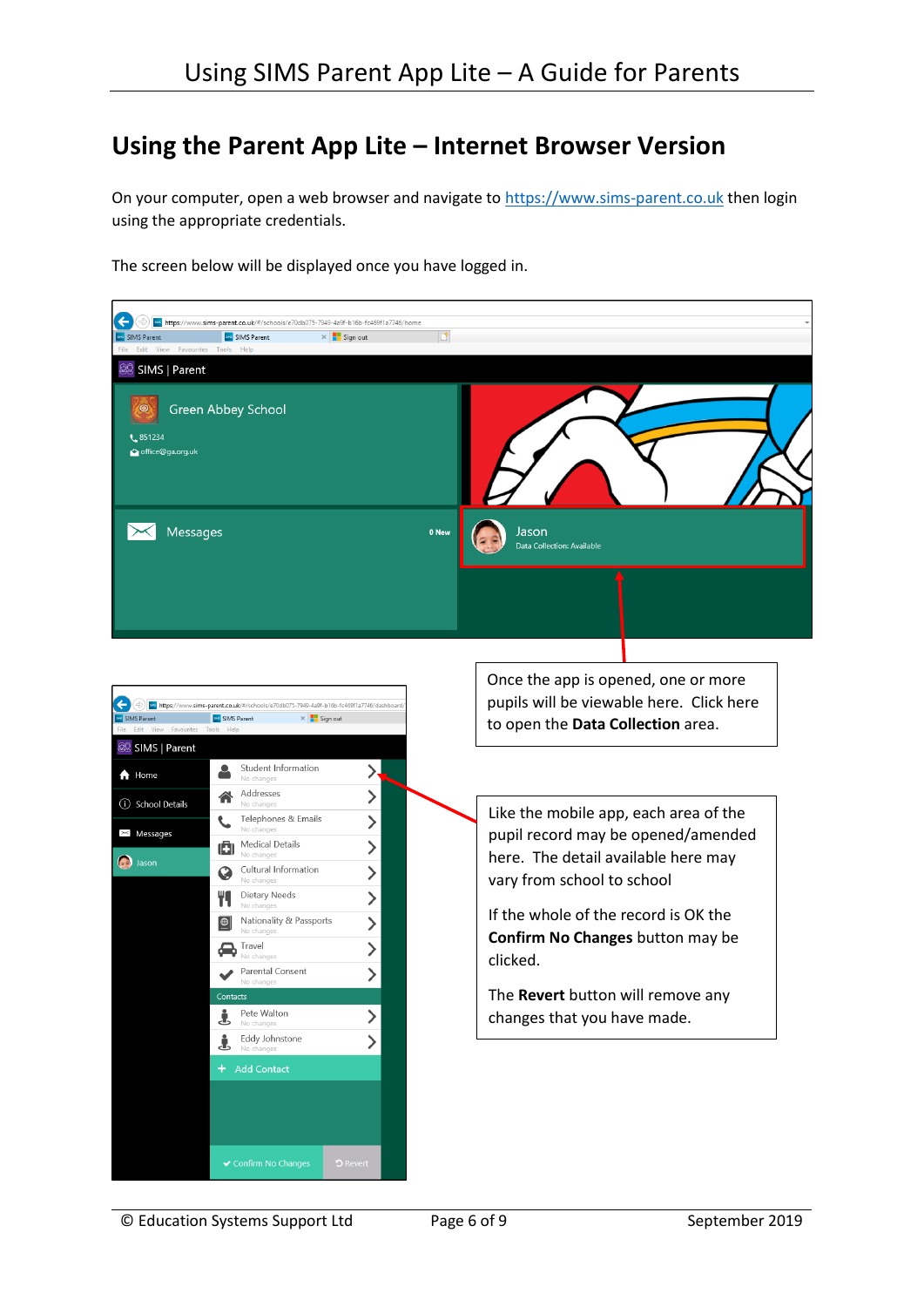| <b>BR</b> SIMS Parent        | <b>BBB</b> SIMS Parent                    | $\times$ $\blacksquare$ Sign out |                 | google pay sims parent app -                                      |              |
|------------------------------|-------------------------------------------|----------------------------------|-----------------|-------------------------------------------------------------------|--------------|
| Edit View<br>Favourites      | Help<br>Tools                             |                                  |                 |                                                                   |              |
| 88 SIMS   Parent             |                                           |                                  |                 |                                                                   |              |
| A Home                       | No changes                                | <b>Student Information</b>       |                 | <b>Legal Name</b>                                                 |              |
| <b>School Details</b><br>(i) | Addresses<br>No changes                   |                                  |                 | Jason Aaron<br><b>Preferred Forename</b>                          |              |
| $\times$ Messages            | No changes                                | Telephones & Emails              |                 | Jason                                                             |              |
|                              | <b>Medical Details</b><br>O<br>No changes |                                  | ゝ               | <b>Preferred Surname</b><br>Aaron                                 |              |
| Jason                        | G<br>No changes                           | Cultural Information             |                 | <b>Date of Birth</b>                                              |              |
|                              | Dietary Needs<br>No changes               |                                  |                 | 08/03/2006<br>Gender                                              |              |
|                              | $\bigcirc$<br>No changes                  | Nationality & Passports          |                 | Male                                                              | $\checkmark$ |
|                              | Travel<br>No changes                      |                                  | ゝ               |                                                                   |              |
|                              | Parental Consent<br>No changes            |                                  |                 |                                                                   |              |
|                              | Contacts                                  |                                  |                 |                                                                   |              |
|                              | Pete Walton<br>Ł<br>No changes            |                                  |                 |                                                                   |              |
|                              | Eddy Johnstone<br>5<br>No changes         |                                  |                 |                                                                   |              |
|                              | <b>Add Contact</b>                        |                                  |                 |                                                                   |              |
|                              |                                           |                                  |                 |                                                                   |              |
|                              |                                           |                                  |                 |                                                                   |              |
|                              |                                           |                                  |                 |                                                                   |              |
|                              | ✔ Confirm No Changes                      |                                  | <b>D</b> Revert | Save                                                              |              |
|                              |                                           |                                  |                 |                                                                   |              |
|                              |                                           |                                  |                 |                                                                   |              |
|                              |                                           |                                  |                 | Having made the appropriate<br>changes, click Save - your changes |              |
|                              |                                           |                                  |                 | will be retained and the right hand                               |              |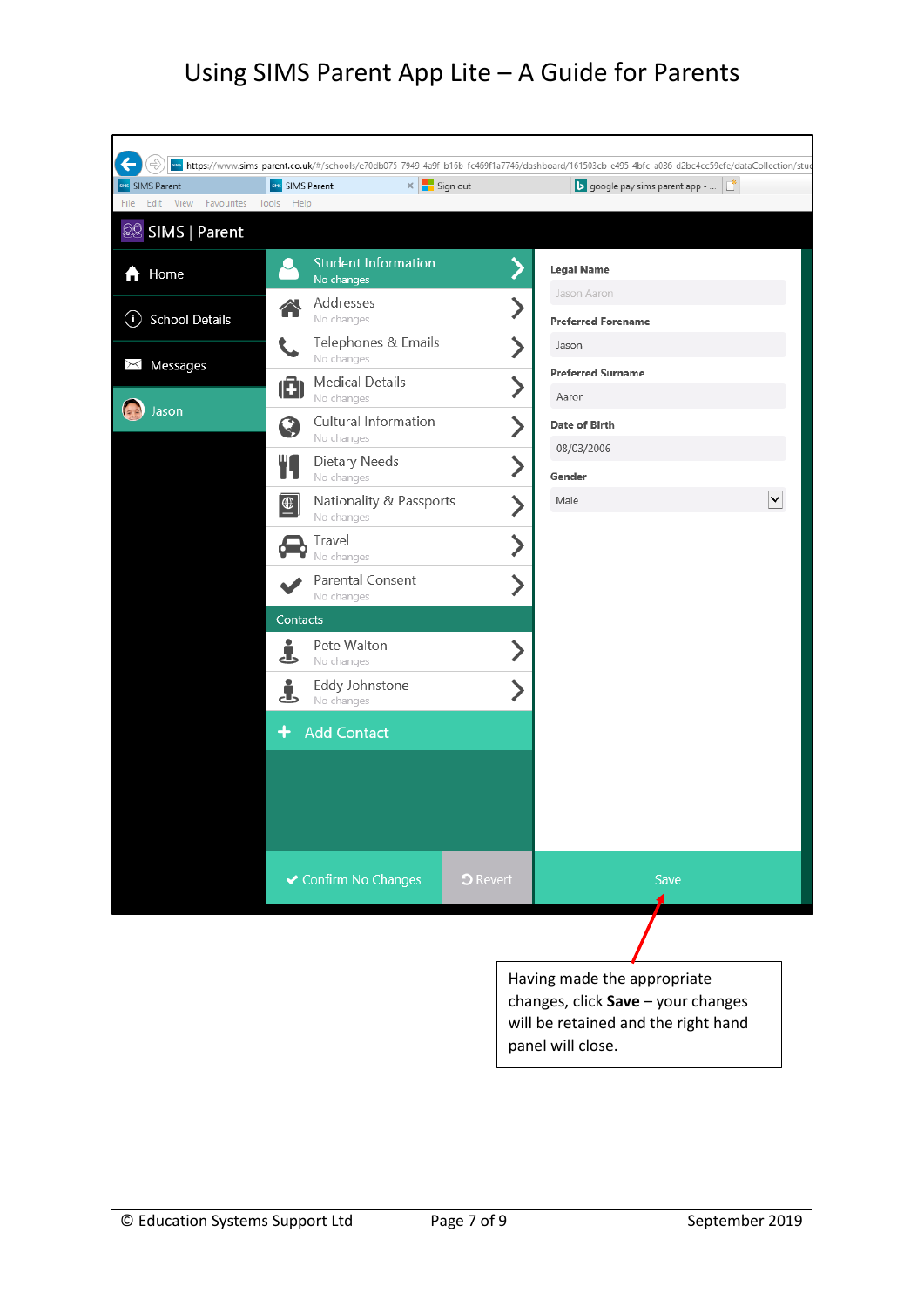## Using SIMS Parent App Lite – A Guide for Parents



Any areas of the pupil record that have been edited will display the message **Pending changes.**

Click the **Finish Changes** button once you are happy that everything is OK.

٦

|                                          |                                                     | ave https://www.sims-parent.co.uk/#/schools/e70db075-7949-4a9f-b16b-fc469f1a7746/dashboard/161503cb-e495-4bfc-a036-d2bc4cc59efe/dataCollection/re                                 |
|------------------------------------------|-----------------------------------------------------|-----------------------------------------------------------------------------------------------------------------------------------------------------------------------------------|
| <b>SIMS Parent</b>                       | <b>SIMS Parent</b>                                  | $\times$ $\blacksquare$ Sign out                                                                                                                                                  |
| View<br>Favourites Tools<br>File<br>Edit | Help                                                |                                                                                                                                                                                   |
| 88 SIMS   Parent                         |                                                     |                                                                                                                                                                                   |
| $\bigwedge$ Home                         | Student Information<br><b>Pending changes</b>       | Once you click Submit Changes, the information<br>will be sent to the school to approve. During this                                                                              |
| <b>School Details</b><br>O)              | Addresses<br>No changes                             | time, Data Collection will enter a read-only state<br>where you can still view the child's record but will<br>not be able to alter it. The data for the child will                |
| <b>Messages</b><br>$\Join$               | Telephones & Emails<br>No changes                   | still reflect its original state until the school has<br>approved the changes.                                                                                                    |
| Jason                                    | <b>Medical Details</b><br>Ô<br>No changes           | Data Protection Act 1998: The school is registered under                                                                                                                          |
|                                          | Cultural Information<br>No changes                  | the Data Protection Act for holding personal data. The<br>school has a duty to protect this information and to keep<br>it up to date. The school is required to share some of the |
|                                          | Dietary Needs<br>No changes                         | data with the Local Authority and with your national<br>government.                                                                                                               |
|                                          | Nationality & Passports<br>$ \oplus $<br>No changes |                                                                                                                                                                                   |
|                                          | Travel<br>No changes                                |                                                                                                                                                                                   |
|                                          | Parental Consent<br>No changes                      |                                                                                                                                                                                   |
|                                          | Contacts                                            |                                                                                                                                                                                   |
|                                          | Pete Walton<br>J<br>No changes                      |                                                                                                                                                                                   |
|                                          | Eddy Johnstone<br>Ŧ<br>No changes                   |                                                                                                                                                                                   |
|                                          | <b>Add Contact</b>                                  |                                                                                                                                                                                   |
|                                          |                                                     |                                                                                                                                                                                   |
|                                          |                                                     |                                                                                                                                                                                   |
|                                          |                                                     |                                                                                                                                                                                   |
|                                          | $\blacktriangleright$ Finish Changes                | Submit Changes<br><b>D</b> Revert                                                                                                                                                 |

When you click the **Finish Changes** button (see above) this screen will be displayed.

Click the **Submit Changes** to send these edits to the school – you will be returned to the **Home** screen shown below (see overleaf).